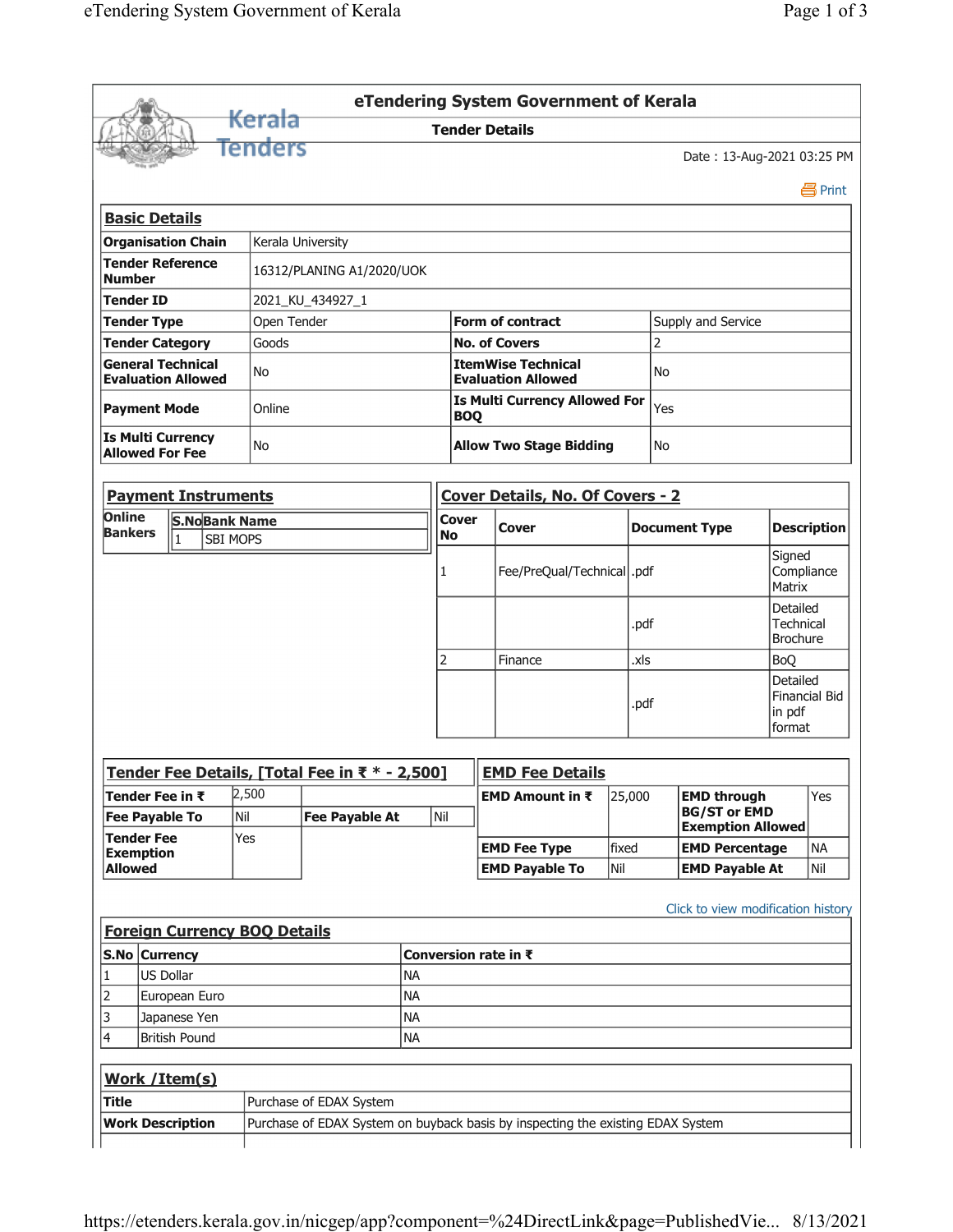**status**

model

Rank Type

BoQ Comparative Chart

BoQ Comparative Chart

**Tender Inviting Authority**

| <b>Pre Qualification</b><br><b>Details</b>                      |                         |                                              | lPlease refer Tender documents.                         |                      |  |                                             |                  |                                  |            |                                              |                      |                                      |                                 |  |
|-----------------------------------------------------------------|-------------------------|----------------------------------------------|---------------------------------------------------------|----------------------|--|---------------------------------------------|------------------|----------------------------------|------------|----------------------------------------------|----------------------|--------------------------------------|---------------------------------|--|
| <b>Independent</b><br><b>External</b><br><b>Monitor/Remarks</b> |                         |                                              | <b>NA</b>                                               |                      |  |                                             |                  |                                  |            |                                              |                      |                                      |                                 |  |
| <b>Show Tender Value</b><br>in Public Domain                    |                         |                                              | <b>No</b>                                               |                      |  |                                             |                  |                                  |            |                                              |                      |                                      |                                 |  |
| Tender Value in ₹                                               | 0.00                    |                                              |                                                         |                      |  | <b>Product Category</b>                     |                  | Equipments <b>Sub category</b>   |            | <b>NA</b>                                    |                      |                                      |                                 |  |
| <b>Contract Type</b>                                            |                         |                                              | Tender                                                  |                      |  | <b>Bid Validity(Days)</b>                   |                  |                                  | 120        | <b>Period Of Work</b><br>(Days)              |                      |                                      | 90                              |  |
| <b>Location</b>                                                 |                         |                                              | Department of<br>Optoelectronics, Kariavattom<br>Campus |                      |  | <b>Pincode</b>                              |                  |                                  | 695581     | <b>Pre Bid Meeting</b><br><b>Place</b>       |                      | <b>NA</b>                            |                                 |  |
| <b>Pre Bid Meeting</b><br><b>Address</b>                        |                         |                                              | <b>NA</b>                                               |                      |  | <b>Pre Bid Meeting Date   NA</b>            |                  |                                  |            | <b>Bid Opening Place</b>                     |                      | Senate<br>House<br>Campus            |                                 |  |
| Tender                                                          | <b>Should Allow NDA</b> |                                              |                                                         | No.                  |  |                                             | <b>Bidder</b>    | <b>Allow Preferential</b>        | No         |                                              |                      |                                      |                                 |  |
| <b>Critical Dates</b>                                           |                         |                                              |                                                         |                      |  |                                             |                  |                                  |            |                                              |                      |                                      |                                 |  |
| <b>Publish Date</b>                                             |                         |                                              |                                                         |                      |  |                                             |                  | <b>Bid Opening Date</b>          |            |                                              |                      |                                      |                                 |  |
| Document Download / Sale Start<br><b>Date</b>                   |                         | 13-Aug-2021 05:00 PM<br>13-Aug-2021 05:00 PM |                                                         |                      |  | Document Download / Sale End<br><b>Date</b> |                  |                                  |            | 03-Sep-2021 11:00 AM<br>31-Aug-2021 05:00 PM |                      |                                      |                                 |  |
| <b>Clarification Start Date</b>                                 |                         |                                              |                                                         | <b>NA</b>            |  |                                             |                  | <b>Clarification End Date</b>    |            |                                              | <b>NA</b>            |                                      |                                 |  |
| <b>Bid Submission Start Date</b>                                |                         |                                              |                                                         | 13-Aug-2021 05:00 PM |  |                                             |                  | <b>Bid Submission End Date</b>   |            |                                              | 31-Aug-2021 05:00 PM |                                      |                                 |  |
| <b>Tender Documents</b><br>NIT<br>Document                      |                         |                                              | <b>S.No Document Name</b>                               |                      |  |                                             |                  | <b>Description</b>               |            |                                              |                      |                                      | <b>Document</b><br>Size (in KB) |  |
|                                                                 | 1                       |                                              | Tendernotice_1.pdf                                      |                      |  |                                             |                  | Retender Document                |            | 622.09                                       |                      |                                      |                                 |  |
| Work Item<br><b>Documents</b>                                   |                         |                                              | <b>S.No Document Type</b>                               |                      |  | <b>Document Name</b>                        |                  |                                  |            | <b>Description</b>                           |                      |                                      | <b>Document</b><br>Size (in KB) |  |
|                                                                 |                         | <b>BOO</b>                                   |                                                         |                      |  |                                             | BOQ_618008.xls   |                                  | <b>BoO</b> |                                              | 219.50               |                                      |                                 |  |
| <b>Bid Openers List</b>                                         |                         |                                              |                                                         |                      |  |                                             |                  |                                  |            |                                              |                      |                                      |                                 |  |
| S.No                                                            |                         |                                              | <b>Bid Opener Login Id</b>                              |                      |  |                                             |                  | <b>Bid Opener Name</b>           |            |                                              |                      | <b>Certificate Name</b>              |                                 |  |
|                                                                 |                         |                                              | ue_kariavattom@rediffmail.com<br>SOBHA K                |                      |  |                                             |                  |                                  |            |                                              |                      | Sobha <sub>K</sub>                   |                                 |  |
| $\frac{2}{3}$ .                                                 |                         |                                              | minidejo@gmail.com<br>probios1@gmail.com                |                      |  |                                             | MINI DEJO KAPPEN |                                  |            |                                              |                      | DR MINI DEJO KAPPEN                  |                                 |  |
| 4.                                                              |                         |                                              | sreelaprasad@rediffmail.com                             |                      |  | <b>G PRASAD</b><br>SREELA RAJ N R           |                  |                                  |            |                                              |                      | <b>G PRASAD</b><br>DR SREELA RAJ N R |                                 |  |
|                                                                 |                         |                                              |                                                         |                      |  |                                             |                  |                                  |            |                                              |                      |                                      |                                 |  |
| <b>Tender Properties</b>                                        |                         |                                              |                                                         |                      |  |                                             |                  |                                  |            |                                              |                      |                                      |                                 |  |
| <b>Auto Tendering</b><br><b>Process allowed</b>                 |                         |                                              | No.                                                     |                      |  |                                             |                  | <b>Show Technical bid status</b> |            |                                              | Yes                  |                                      |                                 |  |
| <b>Show Finance bid</b>                                         |                         |                                              | Yes                                                     |                      |  |                                             |                  | <b>Show Bids Details</b>         |            |                                              | Yes                  |                                      |                                 |  |

Normal **BoQ Compartive chart decimal places** 2

L **Example 2018 L** Form Based BoQ No